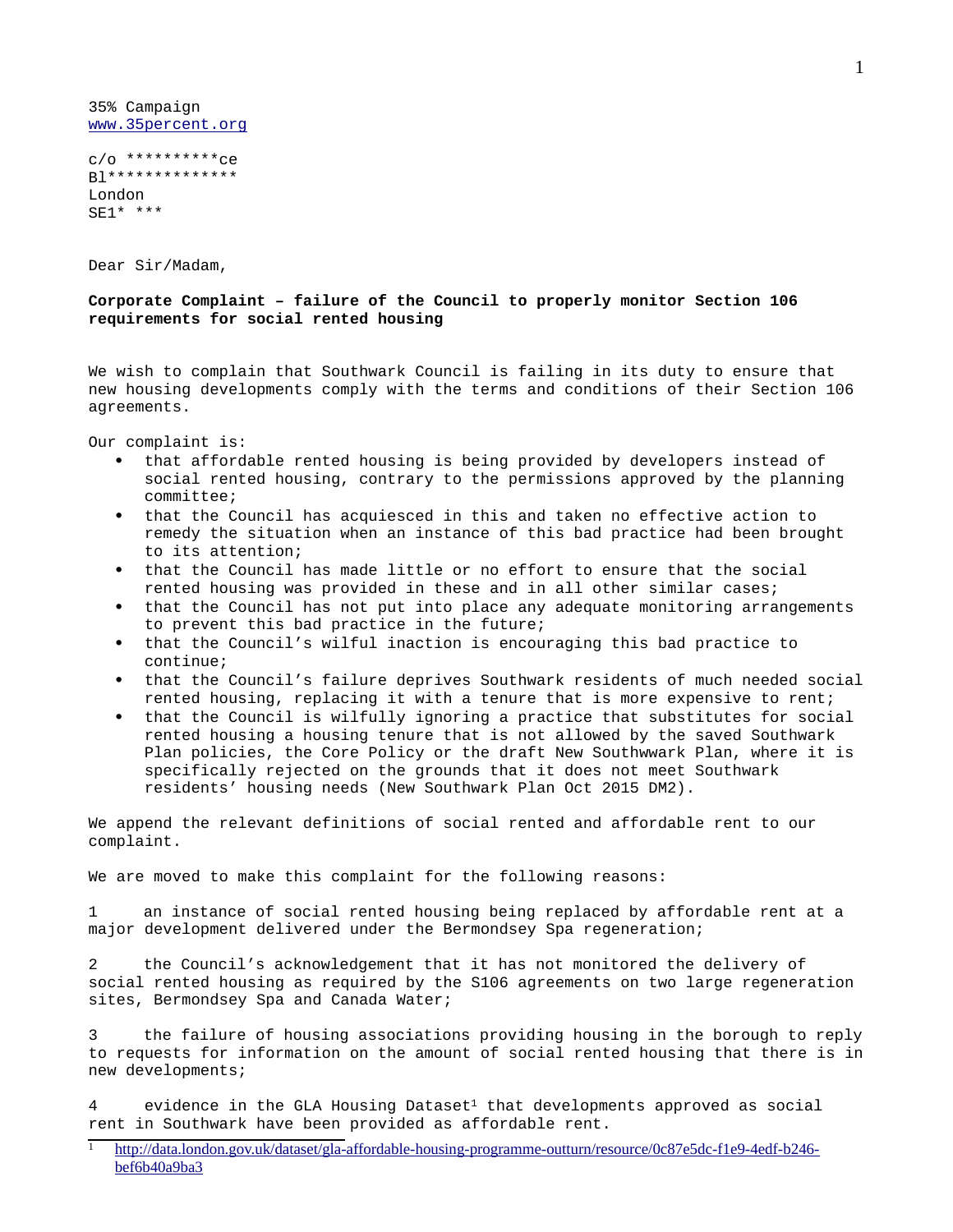We expand on these reasons below;

1 **10/AP/3010** BERMONDSEY SPA SITE C5 This application was made by Notting Hill Housing Trust, for the redevelopment of part of the Neckinger estate, as part of the Bermondsey Spa regeneration and was approved by planning committee On 21st December 2010. Permission allowed for the demolition of a number of Council homes and construction of 205 new homes, some commercial and community premises and associated works. Permission was granted on the basis that the new homes would provide 44 social rented units. This is confirmed by both the officer's report and the GLA planning report for the application. These units were not delivered and instead 44 affordable rent units were substituted for them, which had rents that were appreciably higher than social rent, at up to 63% of market rent. This substitution was confirmed by both the Council and Notting Hill Housing Trust (NHHT) during the course of the public inquiry into the Aylesbury Compulsory Purchase Order (May 2015).

(NB We note that the Council considers the matter resolved, partly through having secured a number of social rented units from Notting Hill Housing Trust at its Manor Place depot development (Council Assembly answer 7, Nov 25 2015; application ref 15/AP/1062). However, these units were required to meet the affordable housing quota for that site and therefore cannot be used to offset the shortfall at the Bermondsey Spa redevelopment; a net loss of social rented housing remains across the two sites).

2 On 16<sup>th</sup> October 2015 we emailed Mr Jack Ricketts, Southwark's S106 Monitoring & Compliance officer asking when the Bermondsey Spa and Canada Water regeneration schemes were last monitored for compliance with S106 conditions. After receiving no substantive answer we made two FOI requests to the Council (ref 576121, 576182) asking when it last monitored these schemes, to which it replied in each case "*Please not this has not been monitored".[2](#page-1-0)*

3 We have also made a number of unanswered FOI requests to several housing associations, asking if they were providing social rented units as required by the S106 agreements on specified new development. We list these, with the number of social rented units for each development here;

- **09/AP/1870** Canada Water regeneration sites A&B Affinity Sutton 123 social rented homes
- **11/AP/0139** Silwood estate regeneration Notting Hill Housing 22 social rented homes
- **04/AP/0102** Bermondsey Spa regeneration Hyde Housing 202 social rented homes -
- **12/AP/0164** Bermondsey Spa regeneration Hyde Housing 7 social rented homes
- **05/AP/2617** Bermondsey Spa regeneration Hyde Housing 38 social rented homes
- **11/AP/0138 & 11/AP/4338** Neo Bankside off-site social housing provision agreement Family Mosaic - 22 social rented homes
- **10/AP/2429** Neo Bankside off-site social housing provision agreement Affinity Sutton - 9 social rented homes
- **10/AP/0663** Neo Bankside off-site social housing provision agreement Affinity Sutton - 4 social rented homes
- **10/AP/1860** Neo Bankside off-site social housing provision agreement Affinity Sutton - 23 social rented homes
- **10/AP/2725** Neo Bankside off-site social housing provision agreement Affinity Sutton - 17 social rented homes
- **09/AP/2388** Royal Rd Heygate replacement housing site Affinity Sutton 76

<span id="page-1-0"></span>[https://www.whatdotheyknow.com/request/current\\_tenure\\_mix\\_bermondsey\\_sp#incoming-741212](https://www.whatdotheyknow.com/request/current_tenure_mix_bermondsey_sp#incoming-741212) [https://www.whatdotheyknow.com/request/canada\\_water\\_regeneration\\_sectio#incoming-741207](https://www.whatdotheyknow.com/request/canada_water_regeneration_sectio#incoming-741207)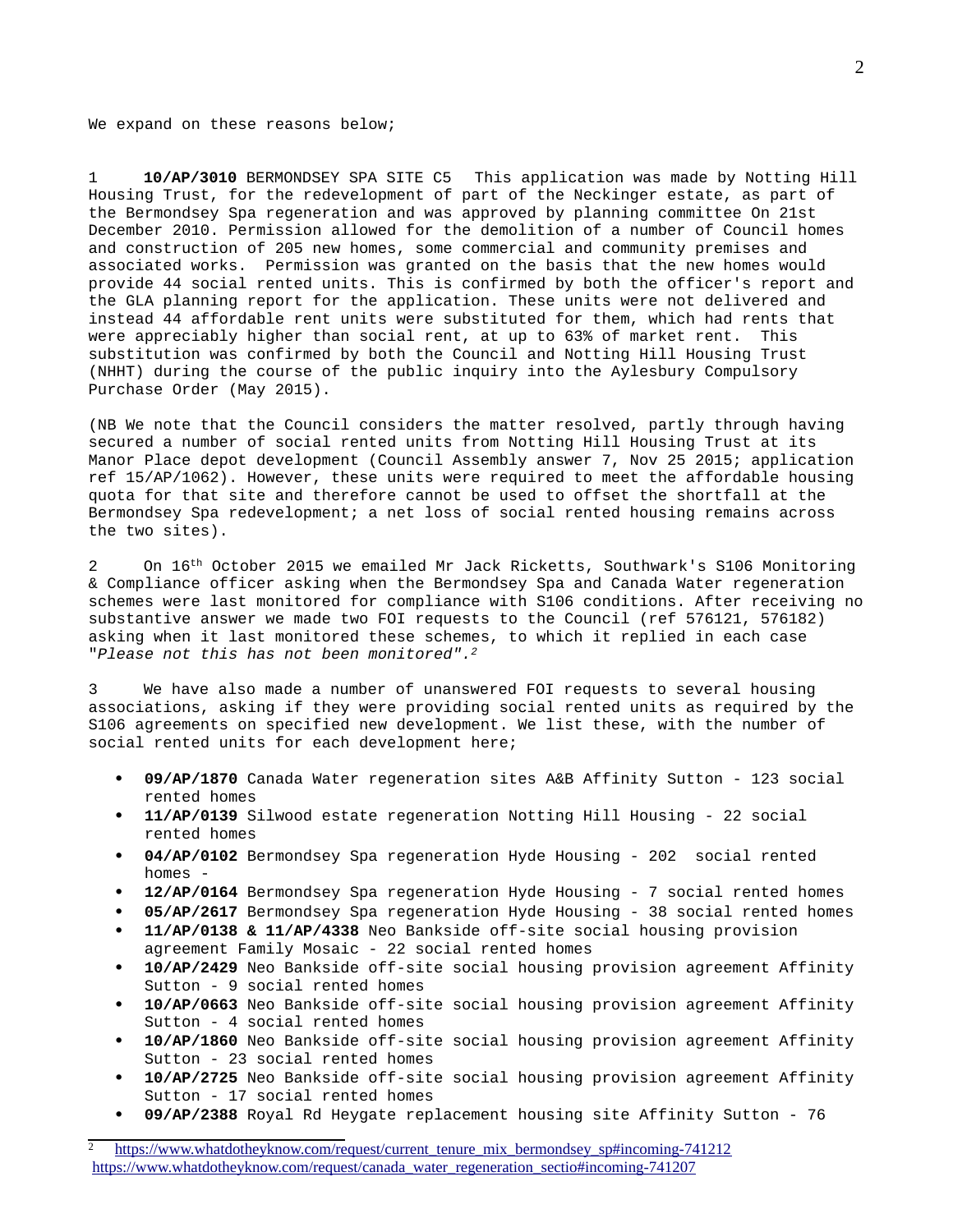social rented homes

- **08/AP/2406** Albert Barnes House Heygate replacement housing site London & Quadrant - 18 social rented homes
- **08/AP/2409** Prospect House Heygate replacement housing site London & Quadrant - 15 social rented homes
- **08/AP/2411** Townsend Street Heygate replacement housing site London & Quadrant - 37 social rented homes
- **08/AP/2427** Library Street Heygate replacement housing site London & Quadrant - 21 social rented homes
- **08/AP/2440** Brandon Street Heygate replacement housing site London & Quadrant - 18 social rented homes

4. The [GLA dataset](http://data.london.gov.uk/dataset/gla-affordable-housing-programme-outturn/resource/0c87e5dc-f1e9-4edf-b246-bef6b40a9ba3) for its Affordable Housing Programme outturn (AHP 2011-15), lists a number of developments that it confirms have been delivered as affordable rent, but which have been approved as social rent by Southwark in their respective planning consents:

- a) **Family Mosaic 32 Crosby Row SE1 3PT (scheme ID: 569133)** Southwark's permission (11/AP/0140) approved 5 social rented units, but the GLA dataset shows that these have been delivered as affordable rent at between 40% and 57% of market rent.
- b) **Family Mosaic 430 Old Kent rd SE1 5AG (scheme ID: 569135)** Southwark's permission (11/AP/0138) approved 22 social rented units, but the GLA dataset shows that these have been delivered at affordable rents of between 34% and 49% market rent.
- c) **Leicester Housing Association Bermondsey Spa regen (scheme ID:570653)** Southwark's permission (11/AP/3251) approved 8 social rented units, but the GLA dataset shows that these have been delivered at affordable rents of between 39% and 52%.
- d) **London & Quadrant Group 149 Rye Lane SE15 4ST (scheme ID: 570976)** Southwark's permission (06/AP/0995) approved 7 social rented units, but the GLA dataset shows that these have been delivered as affordable rents of between 74% and 78% market rent.
- e) **Leicester Housing Association Crown St Depot (scheme ID: 606076)** Southwark's permission (13/AP/0561) approved 7 social rented units, but the GLA dataset shows that these have been delivered at affordable rents of 40% market rent.
- f) **A2Dominion Housing Association 45-48 Lancaster St (scheme ID: 623651)** Southwark's permission (12/AP/1066) approved 19 social rented habitable rooms, but the GLA dataset shows that these have been delivered as affordable rent of between 30% and 59% market rent.

In light of the above we are given good reason to believe that the social rented housing levels approved by the planning committee has not have been provided on the above developments, contrary to both the intention of the Council as the local planning authority, as expressed through its planning committee decisions and the S106 agreements for these developments.

We also believe that this fault may extend to other similar developments, where approved social rented units have not been delivered. Further, while the Council would appear to have no formal mechanism for checking such delivery we do not believe it would be unaware of any such practice, given the close working relationships between the Council and approved housing associations, needed to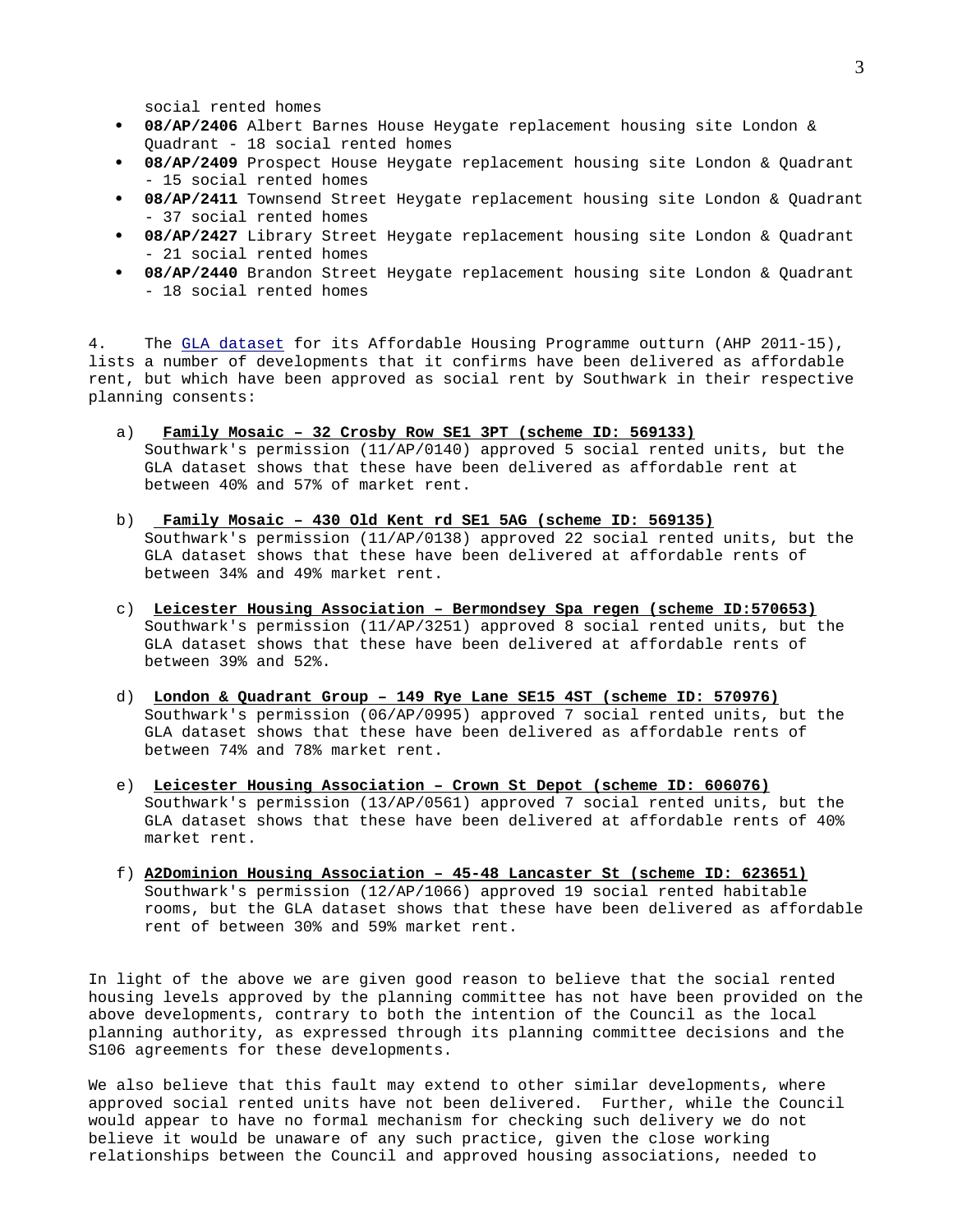## provide affordable housing in the borough.

We ask the Council to take the following steps to remedy this situation:

- a borough-wide audit of all schemes where social rented housing has been secured at planning committee, to ensure compliance with S106 tenure conditions;
- through such an audit an examination of the actual cash rents being charged as a means to ensure that when a provider claims it is providing social rent, it is truly social rent. This is needed because of the growing tendency of providers and the Council to conflate the terms social rent, affordable rent and target rent;
- that the developer/housing association is required to restore social rented housing to any development where it has not been delivered, contrary to the planning consent and that the Council take all available and necessary means to achieve this;
- that any housing associations that is found to have failed to deliver social rented housing, or substituted it with affordable rent, contrary to the Council's express policy and any S106 agreement is removed from the Council's list of approved housing associations;
- that a condition of remaining on the Council's list of approved housing associations is that associations are fully transparent about the tenures, rents and service charges that they charge and that they respond to public enquiries according to the requirements of the Freedom of Information Act and Environmental Information Regulations.

We believe that this complaint addresses a serious matter that could have an extensive impact on many people in the borough, not least those in desperate need of a truly affordable, decent home. It may also have ramifications for the way in which the Council manages its own resources, including public land, and the use of accurate information in the development of future policy. We therefore look forward to a full reply within the timescales of the Council's complaints policy.

Yours sincerely

Jerry Flynn

(on behalf of the Elephant Amenity Network/35percent campaign) [www.35percent.org](http://35percent.org/)